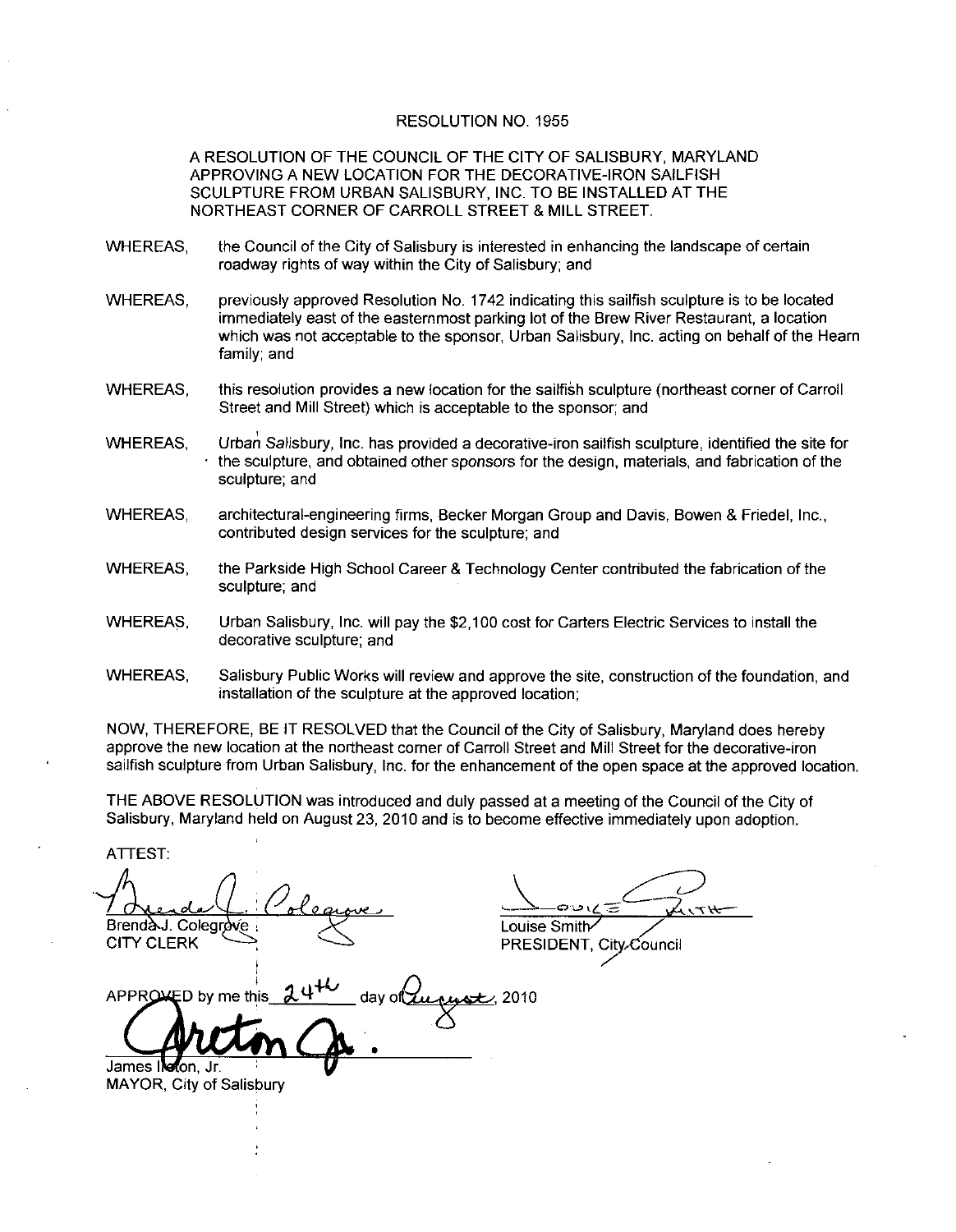

125 NORTH DIVISION STREET<br>ALISBURY, MARYLAND 21801<br>Tel: 410-548-3170<br>Fax: 410-548-3107 SALISBURY, MARYLAND 21801 125 NORTH DIVISION STREET<br>ALISBURY, MARYLAND 21801<br>Tel: · 410-548-3170 Fax: 410-548-3107

JAMES IRETON. JR. MAYOR

JOHN R. PICK CITY ADMINISTRATOR

JAMES IRETON, JR.<br>*MAYOR*<br>JOHN R. PICK<br>*CITY ADMINISTRATOR*<br>LORÉ CHAMBERS<br>*TANT CITY ADMINISTRATC* LORE CHAMBERS ASSISTANT CITY ADMINISTRATOR \*

## MARYLAND

PUBLIC WORKS TERESA GARDNER, P.E. DIRECTOR

July 30 <sup>2010</sup>

Memorandum for John Pick, City Administrator

Subject: Resolution for Approving New Location for a Decorative Sailfish Sculpture

Attached is <sup>a</sup> resolution for the approval of a new location for a decorative sailfish sculpture from Urban Salisbury, Inc., to be installed at the northeast corner of Mill Street and Carroll Street.

This sculpture was accepted by the Council on December 22, 2008 and was originally to be installed on City property immediately east of the easternmost parking lot of the Brew River Restaurant. The City was subsequently asked to install the sculpture at the edge of the Salisbury Marina parking lot and boat-slip pedestrian walkway, approximately 15 feet east of the glassenclosed boat model, which was not implementable due to utility conflicts. The City was then asked to install the sculpture at the original location, east of Brew River Restaurant. The City contracted Carters Electric Services to install the foundation and sculpture for \$2.100 at the original Marina parking lot and boat-slip pedestrian walkway, approximately 15 feet east of the glassenclosed boat model, which was not implementable due to utility conflicts. The City was then asked to install the sculpture at the location in late summer 2009. Installation of the sculpture, at this previously agreed upon location, was then not acceptable to the sponsor, Urban Salisbury, Inc. acting on behalf of the Hearn family.

Urban Salisbury, Inc. has identified the new site which is located on the northeast corner of Mill Street and Carroll Street; and, we are requesting Council approval of this site. Urban Salisbury, Inc. also has obtained other sponsors for the design, materials, and fabrication of the decorative sculpture. Davis. Bowen & Friedel. Inc. and Becker Morgan Group provided Davis, Bowen & Friedel, Inc. and Becker Morgan Group provided engineering services for the sculpture. The Parkside High School Career & Technology Center fabricated the decorative sculpture. Urban Salisbury, Inc. will pay the \$2,100 cost for Carters Electric Services to install the decorative sculpture. Salisbury Public Works is to review and approve the decorative-sculpture site, construction of the sculpture foundation, and installation of the sculpture at the approved location

A site plan and drawings of the decorative sailfish sculpture are attached for clarification

Unless you or the Mayor has further questions please forward this memorandum to the City Council. For any additional questions you may have, I can be reached at 410/548-3170 or by e-<br>mail, tgardner@ci.salisbury.md.us. Electric Services to Install the decapprove the decorative-sculpture sit<br>the sculpture at the approved locatic<br>A site plan and drawings of th<br>Unless you or the Mayor has<br>Council. For any additional question<br>mail, tgardner@

Teresa Gardner, P.E. Director of Public Works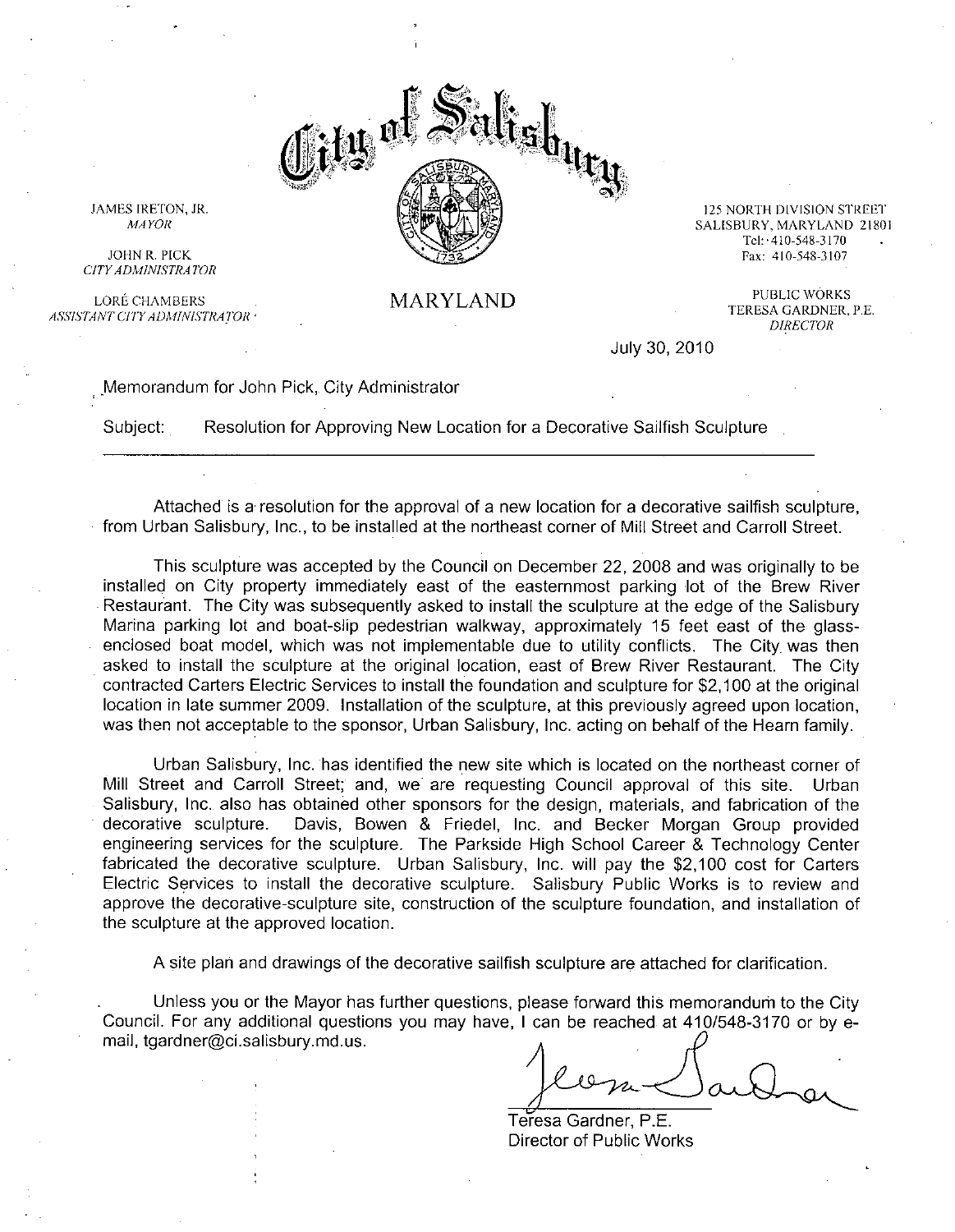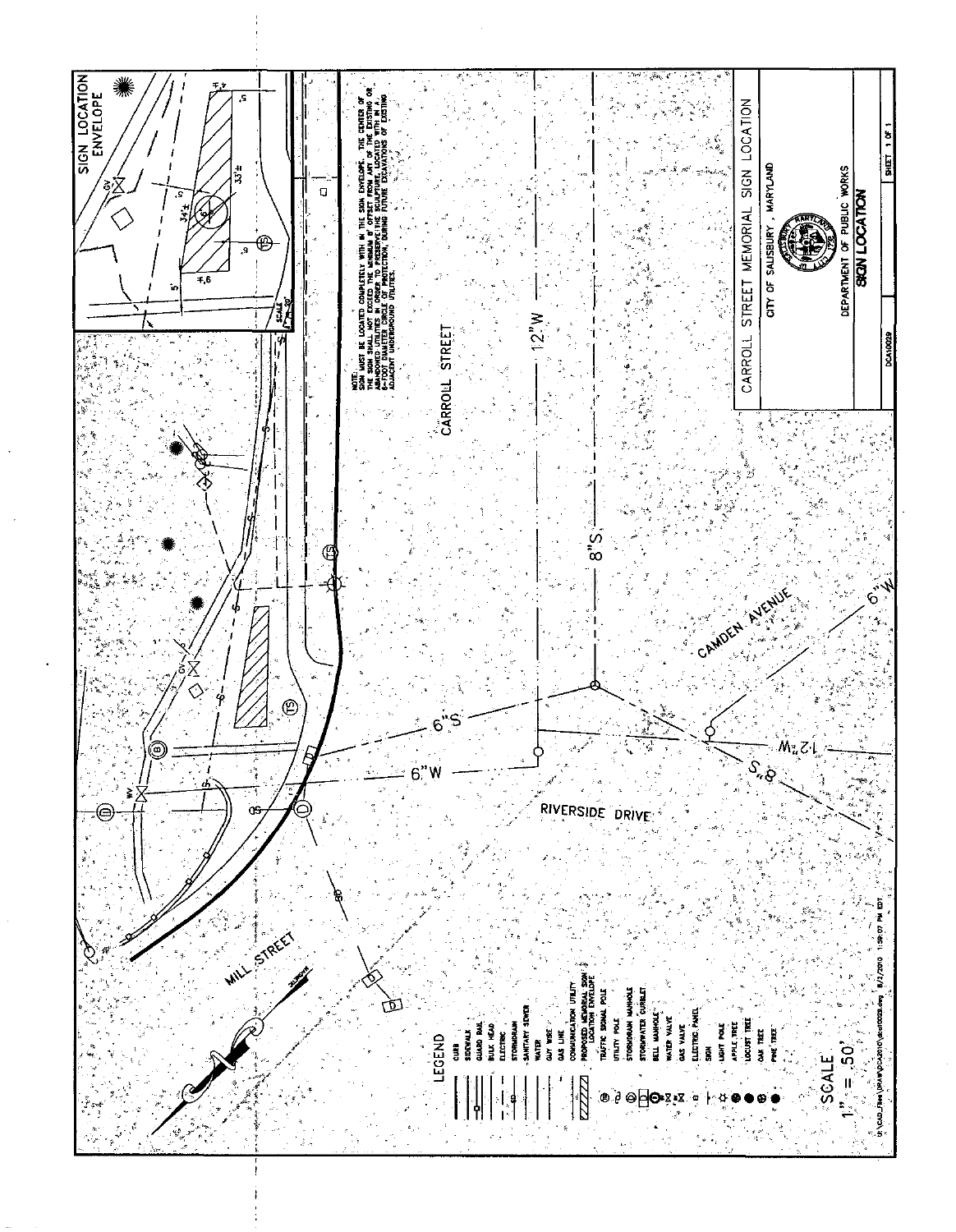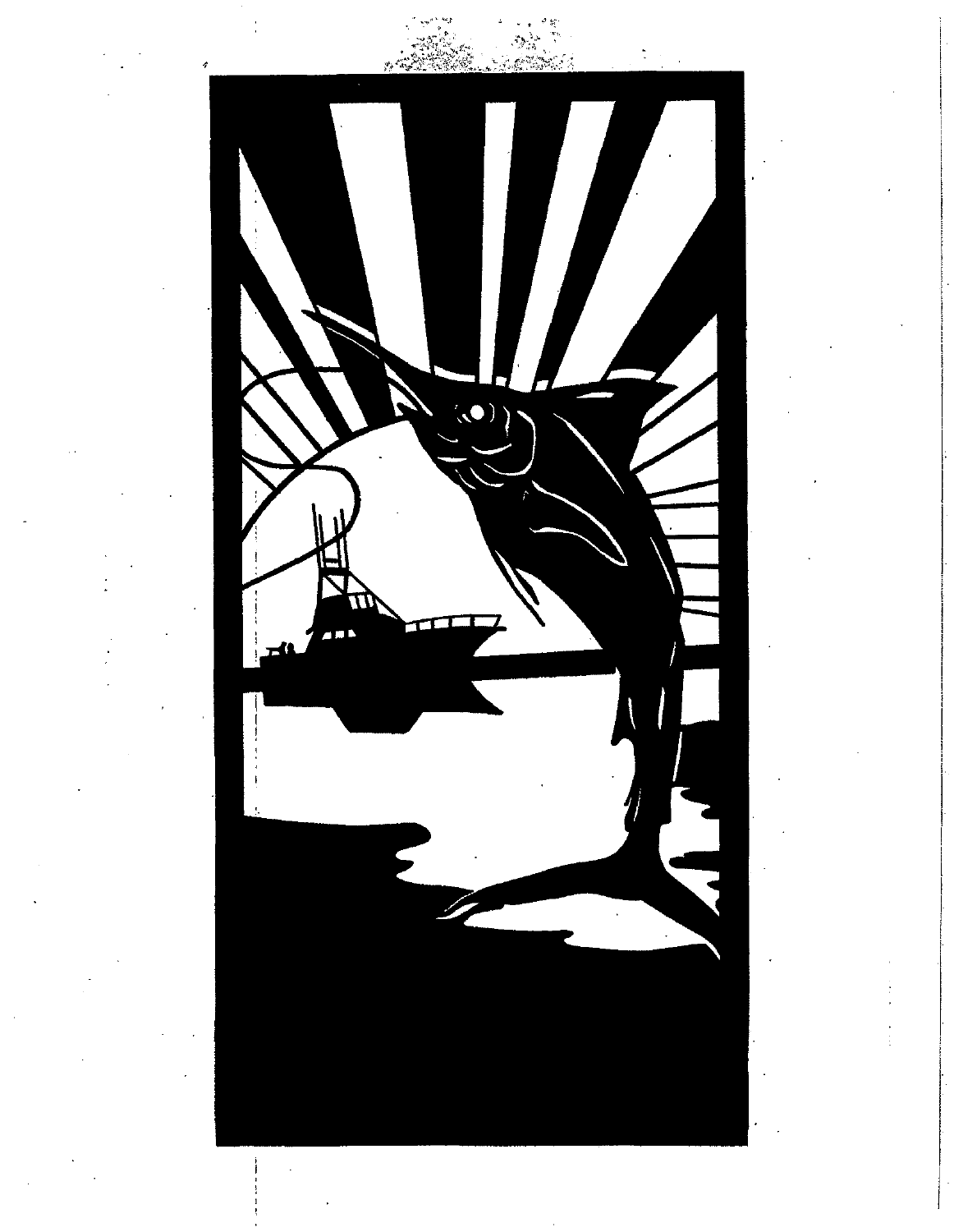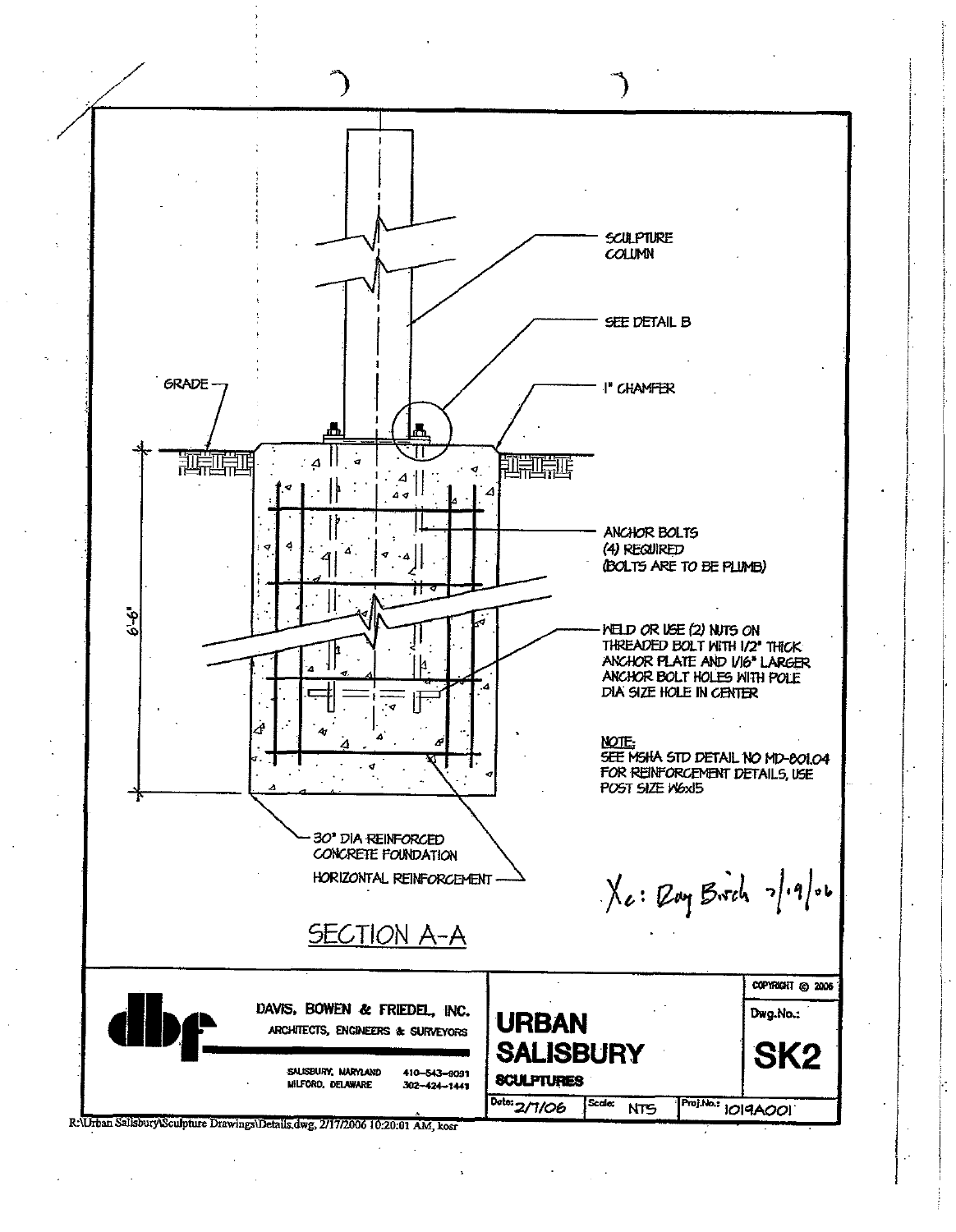HEX HEAD NUT FLAT WASHER 2 1/2"x 3/8" THICK (TYP) RECTANGULAR WASHER 4 1/2" LENGTH x 2 3/4" WIDTH x 5/8" THICK TOP OF FOUNDATION  $\equiv \; \equiv \; \pm$ ANCHOR BOLT I' DIA x 40' LENGTH DETAIL B  $X_{\nu}$ : Day Birch 7/19/06 COPYRIGHT @ 2006 DAVIS, BOWEN & FRIEDEL, INC. Dwg.No.: **URBAN** ARCHITECTS, ENGINEERS & SURVEYORS **SALISBURY** SK<sub>1</sub> SALISBURY, MARYLAND 410-543-9091 **SCULPTURES** MILFORD, DELAWARE  $302 - 424 - 1441$ Date: 2/1/06 Scale: NTS  $P<sub>rojNo.</sub>$   $|O|$ 9AOOI R:\Urban Salisbury\Sculpture Drawings\Details.dwg, 2/17/2006 10:18:49 AM, kosr